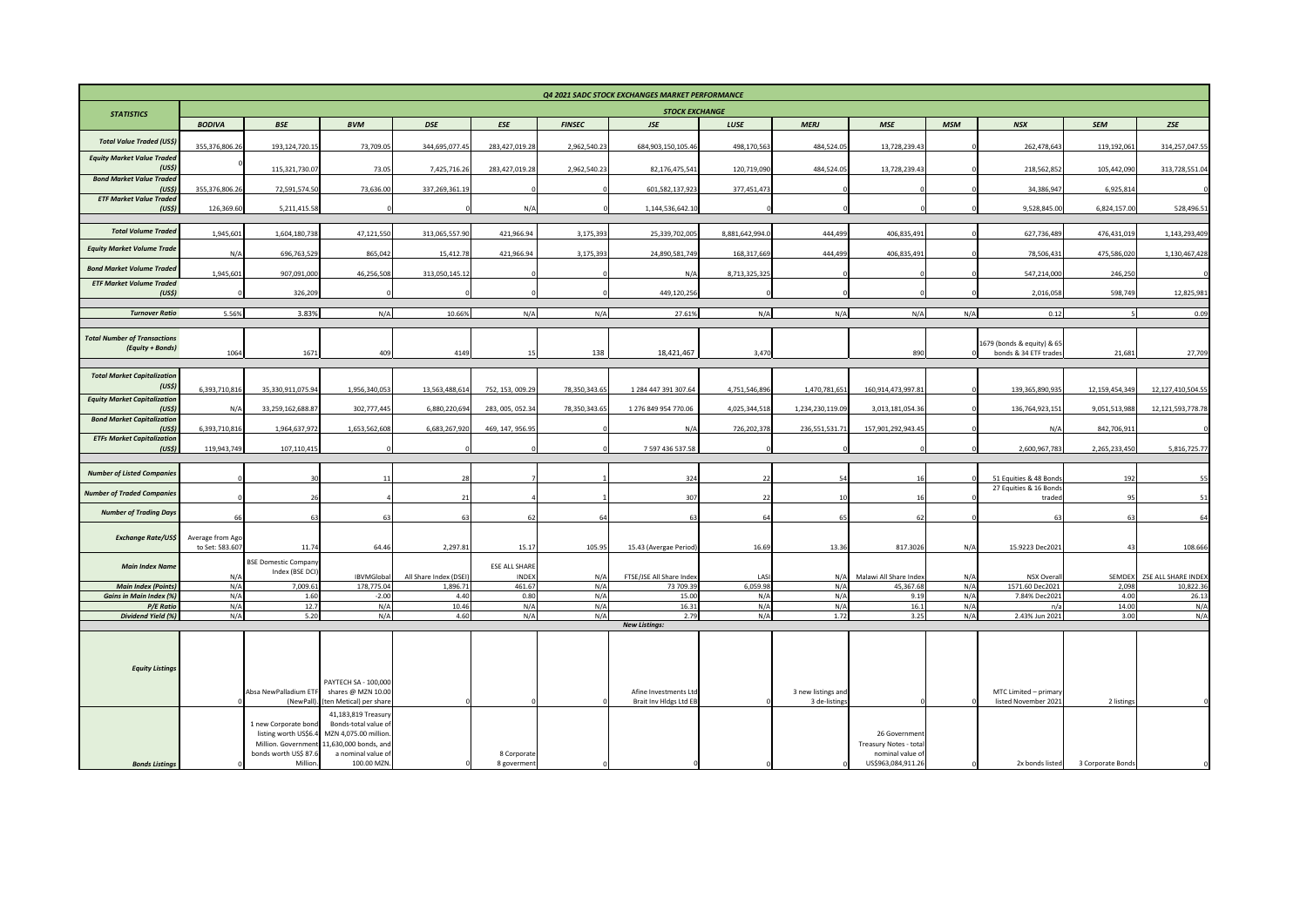| <b>EXCHANGE</b> |
|-----------------|
| <b>BSE</b>      |
| <b>ESE</b>      |
|                 |
|                 |
|                 |
|                 |
|                 |
| <b>MSE</b>      |
| <b>NSX</b>      |